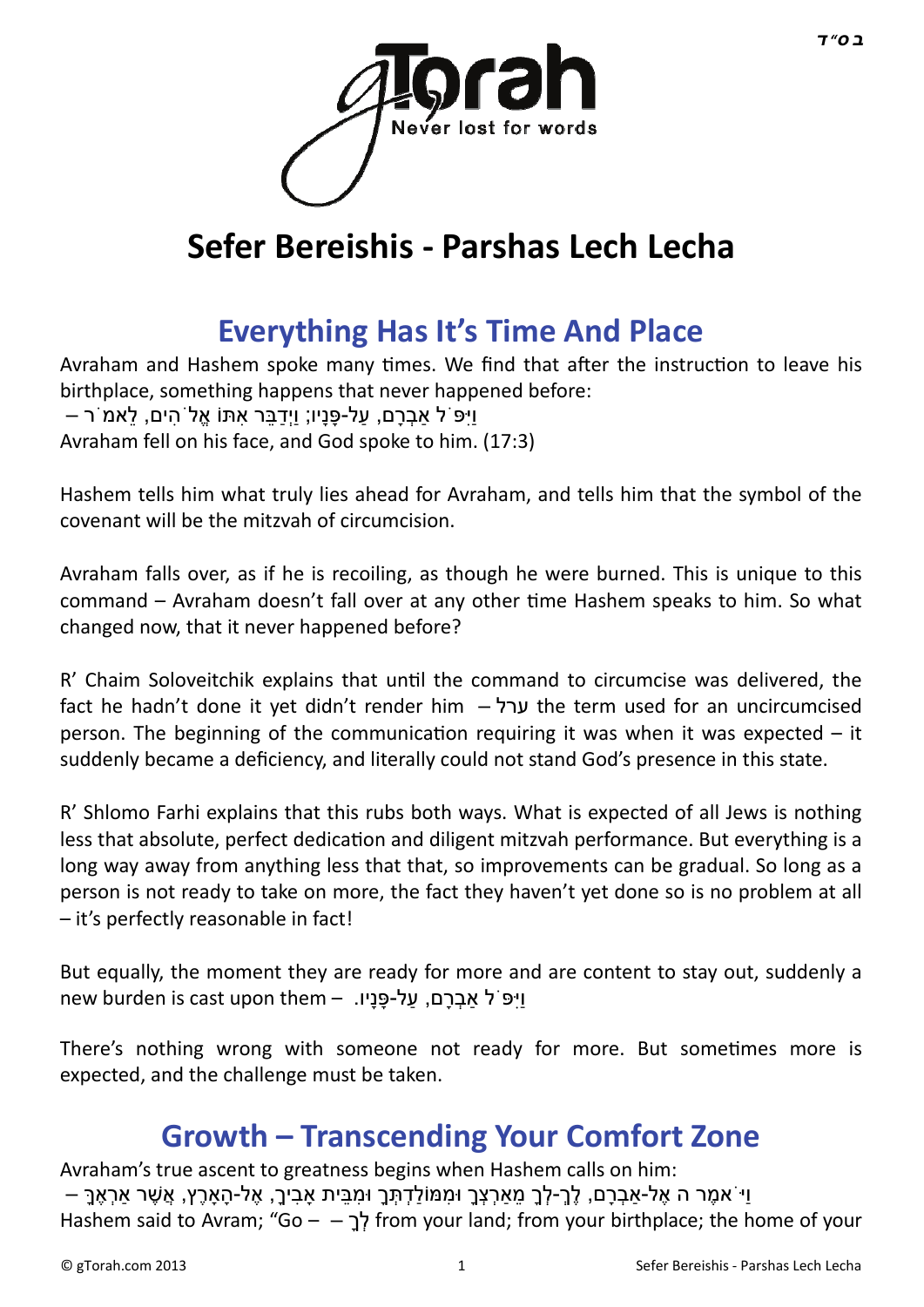The instruction is an odd one, without delving into the nuances of the structure of order things to leave. לְךָ-לְךְ is taken at face value to mean "Go, for you" – ie it is in his interests to follow.

The Kli Yakar takes issue with this, and says that ךְָל is not "for you", but "to you" – "you" is the destination, by way of .הַאֲרֵץ, אֲשֶׁר אַרִאֲרָה He is told to leave where he is to become who he will be – independent and great. This is  $-$  לְךָ $\epsilon$  all you can be. Therefore it stands to reason that Hashem did not state a destination – Avraham could go as far as he wanted to.

Avraham was not the first to recognize Hashem, nor was he the only righteous person of his day. But he was the first who taught and lived accordingly – he is not noted for his great faith, but for his great kindness and warmth.

This was what made him remarkable. There was a synthesis between what he believed and how he lived.

Recognition of Hashem is very little without recognition of the soul  $-$  the spark of God within us all. There needs to be a fusion of these two components to meet the responsibility incumbent on us to be a  $-$  ךְ $-$  independent, quality people.

#### **[Be all you can be](http://gtorah.com/2011/11/03/1767/)**

Hashem's very first communication with Avraham begins with an instruction to abandon all he knows:

לך לך מארצך וממולדתך ומבית אביך אל הארץ אשר אראך –

"Go for yourself, from your land, your birthplace, and the house of your father, to the land which I will show you". (12:1)

The pasuk focuses on departing Haran, rather than arriving in Israel, which seems odd if getting him to go to Israel was the primary function of the instruction. Why discuss where he was leaving from at all?

Lastly, his sequence of departure makes little sense. When travelling, you leave your home first, then the area, and then the country. Avraham is commanded to leave his country, then his homeland, and lastly, his father's house. Shouldn't the sequence be reversed?

The Nesivos Shalom explains that Hashem's actual command to Avraham was that he discard the negative characteristics endemic to these places. Our environment is instrumental to our development as human beings. The more familiar the environment, the greater the affect it can have.

As such, a home environment is more influential than a neighborhood, which in turn is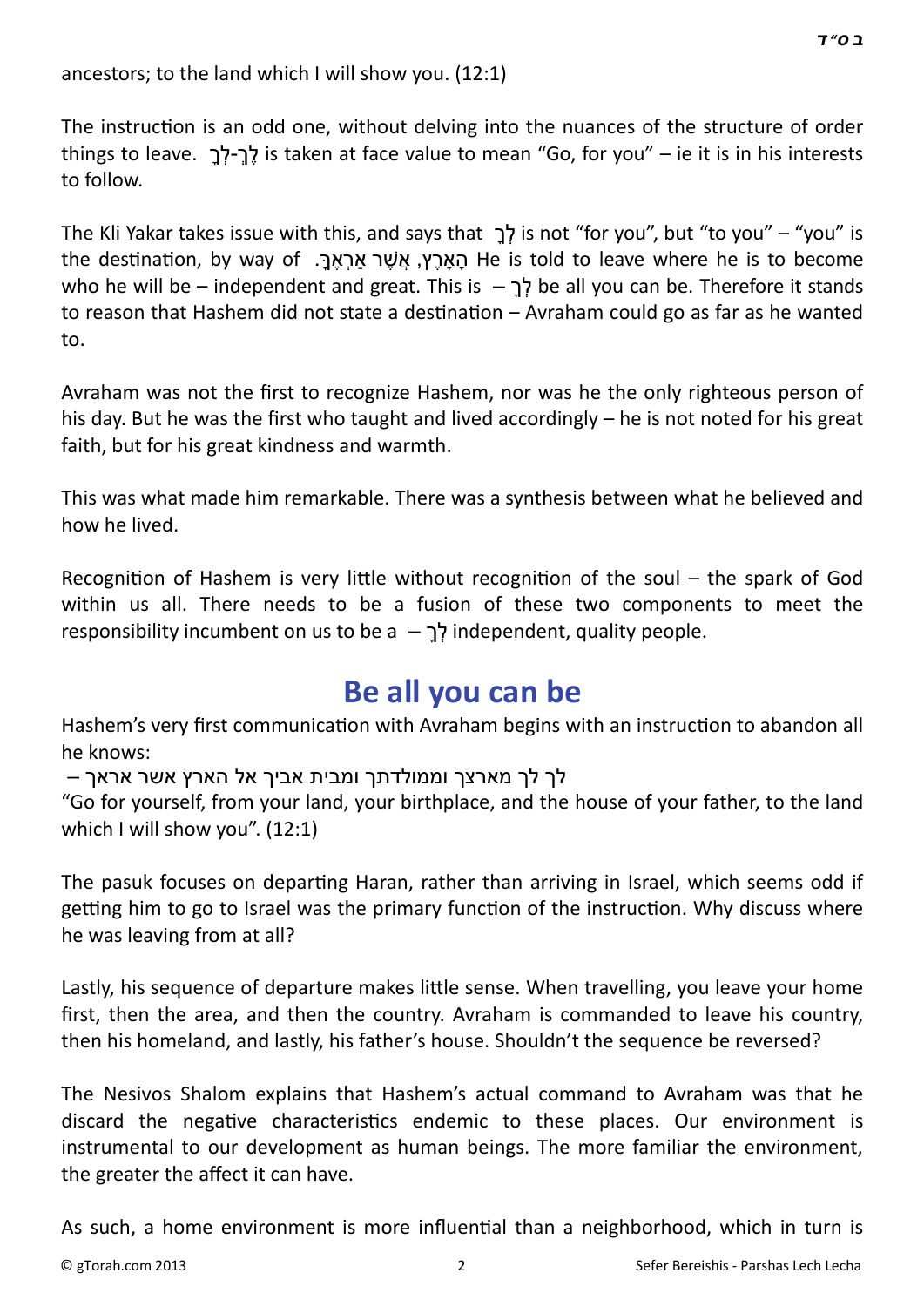more influential than a country. The command is brought to greater light; Hashem was telling Avraham to abandon the influences he picked up from his country, homeland and father's house, listed in ascending difficulty.

Rashi points out that Hashem told Avraham that this journey would be for his own benefit, which seems difficult to understand. Was Avraham motivated by personal gain?

This brings to light that לך לך means "Go for yourself" – the true beneficiary of this journey would be Avraham. Hashem told him that he had outgrown his environment; for further achievement, more was required. He would need to uproot himself from the culture he'd lived his whole life in – .אביך ומבית וממולדתך מארצך Once Avraham abandoned his past, he could achieve .אראך אשר הארץ אל

Note that righteous people tend to face adversity and challenges frequently, this being one example. The Sfas Emes explains that righteous people need and look for opportunities to test and exhibit their qualities. If Avraham really was the first person to intuitively understand what God wanted from mankind, and be on the right wavelength, he'd have to show it. When things are easy, they are by definition not challenging. It is easy to stagnate or atrophy in such an environment. This is why Avraham had to leave.

It's important to try to be the best you can be. But, environments, particularly negative ones, have insidious, powerful influence, and must be addressed.

#### **[Circumcision, and man's achievement](http://gtorah.com/2011/11/01/what-is-mans-mission-in-life/)**

Avraham enters into a covenant with Hashem, and is blessed that his descendants will be many, they will be great, and they will inherit the land of Israel. The sign of the covenant, is circumcision:

וּירַא יְהוַה אֶל-אַבְרָם, וּיֹאמֶר אַלַיו אֲנִי-אַל שַׁדִּי–התָהַלְּךָ לְפָנִי, וֶהִיה תַמִּים –

And Hashem appeared to Avraham, and said to him; "I am The Omnipotent, be before me, and be perfect". (17:1)

Hashem instructs Avraham that is mission is to perfect himself – .וַהְיה תַמים

The Gemara records a conversation between Rabbi Akiva and Turnus Rufus, a Roman. He felt that the existence of imperfection disproves God. He argued the same for circumcision; if God wanted people circumcised, why not make them that way?

The Beis HaLevi points out that the name Hashem uses to identify Himself to Avraham is .י ַדּ ַשׁ ל ֵא This means Omnipotent; and Chazal explain that the word is a portmanteau – Hashem could have kept creating and building from Creation, but said  $-$  "ד" "enough". Had Hashem not chosen to stop, creation would manifest itself perfectly, all creatures would give birth to adult offspring, food would not need preparation, and there would be no sickness. But Hashem said "enough".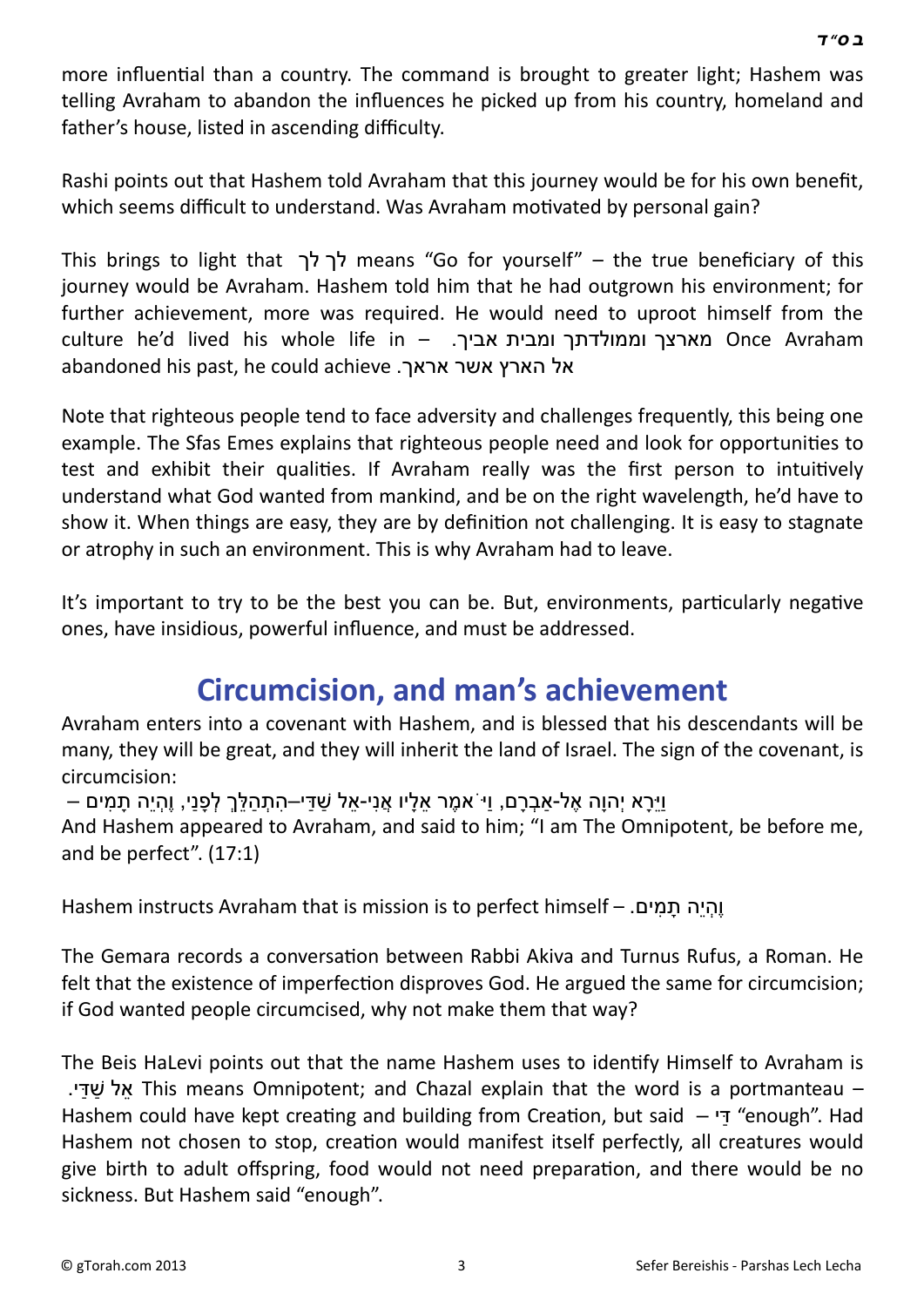Creation is not meant for us to enjoy in serenity, as the Torah tells us at the onset of כִּי בוֹ שַׁבַת מַכָּל-מַלאָכַתּוֹ, אֲשִׁר-בַּרָא ,Shabbos, the transition from Creation to existence – שׂוֹת ֲעַל ים ִהֹל ֱא for on that day did Hashem refrain from all His work, which He made to be done. (2:3).

The point of existence is – שׂוֹתֲעַל to be done by man. Our instrucƟon of ,ים ִמ ָת הֵי ְהֶו to be perfect, is our own responsibility, not God's. We have to make it happen.

Circumcision, is a microcosm of the principle that nothing in life comes free.

#### **Embitt[ered Lives](http://gtorah.com/2010/03/22/and-they-embittered-their-lives/)**

Hashem told Avraham that his children would be enslaved in a land not their own for 400 years. Yet we find that they left after just 210 years of actual enslavement. Where are the missing 190 years?

There is an answer suggested that Egypt treated the Jews much worse than they should have, so as we say in המקום ברוך during Seder night:

הקץ את חשב הקבה"ש - Hashem calculated the end. What "end" is this talking about? Hashem hastened the גאולה and reckoned off 190 – קץ) from 400)- leaving us with 210.

In the Haggada we read how וַימררוּ אֶת חייהֶם - They embittered their lives (Shemos 1:1) The Vilna Gaon points out how this is very subtly hinted to by the notes. The notes on are strich literally means "they got up and went". Additionally, the numerical value of this is 190! They were over-embittered to a value of 190, so they got up and went!

R' Yosef Chaim Sonnenfeld points out that the redemption from Egypt was only completed 7 days after it began, when the Red Sea parted and when Paroh and his army were destroyed, so where is this reflected in historical events?

He answers that the 400 years were counted from Yitzchak's birth. The extra week is found at his circumcision. Yitzchak was only circumcised 7 days after his birth  $-$  so only became Jewish then, and only 400 years from then were the Jews genuinely free.

## **[Curses! The sensi](http://gtorah.com/2009/10/29/%d7%9c%d7%9a-%d7%9c%d7%9a-and-the-sensitivity-of-syntax/)tivity of syntax**

After entering into a covenant with Avraham, Hashem grants an incredible blessing to him and his descendants:

ואברכה מברכיך ומקללך אאור –

I will bless those who bless you and those who curse you, I will curse. (12:3)

Why does the sentence structure change? If the first part is מברכיך ואברכה, shouldn't the second be ,מקללך ואאור thereby keeping the syntax the same?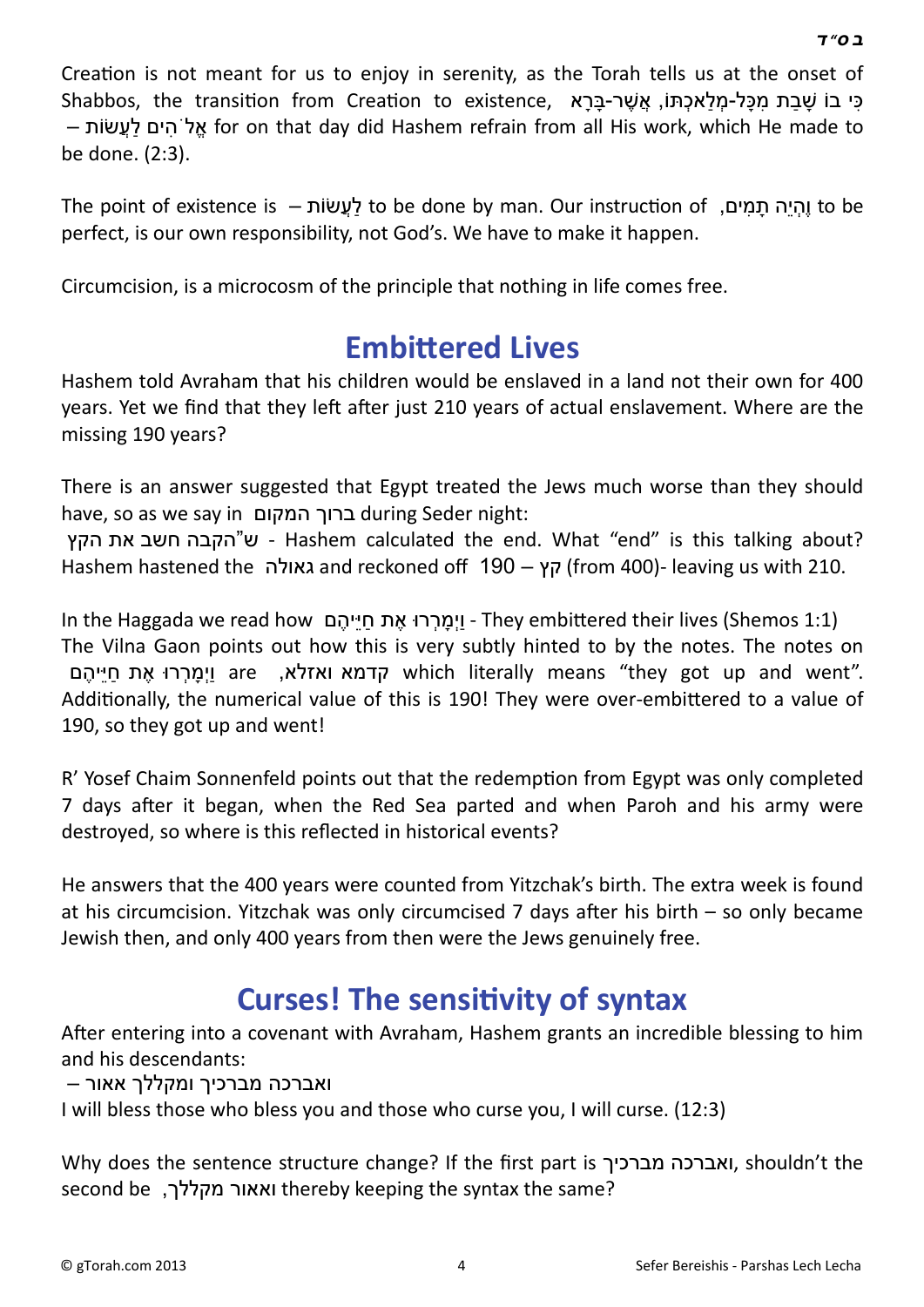The Vilna Gaon explains that a blessing given by a successful person is more generous than that of a poor man, as he conveys his experiences in the blessing. Conversely, a poor man, who is perceived to suffer more, will likely give more potent curses than a wealthy man. Therefore, ואברכה first before ,מברכיך so that anyone who is blessing you should already be successful at the point in time he blesses you, so that the blessing is maximized. However, when it comes to ,ומקללך, However, when it comes to הוֹמהללך that at the time he curses Avraham, his curse is minimal.

AlternaƟvely, the Kli Yakar explains that there is a concept of – כמעשה מחשבה that Hashem treats our thoughts as if they were acted upon. However, Chazal point out that this is only with regards to our intended mitzvos. With regards to sins, Hashem doesn't treat our negative thoughts as having been acted upon.

Therefore, ואברכה occurs even before a man is an actual ,מברך even at the point that he thinks it. Not so with regard to the מקלל who will only receive the reciprocal curse from Hashem if he vocalizes it. Therefore, אאור only takes place after confirming it is deserved!

### **[Avraham & Ur Kasdim in the Torah?](http://gtorah.com/2000/10/17/even-the-righteous-make-mistakes/)**

Our Shemona Esrei, the staple point of prayer, begins by mentioning the Avos. How Avraham, Yitzchak and Yaakov each accepted and were accepted by Hashem. The Bracha  $ends$  off with ברוך אתה $\ldots$ מגן אברהם.

The Beis Yosef quotes a Midrash that each part of Shemona Esrei is what the angels said when an awe-inspiring event happened in Jewish history. For example when Yitzchak was willingly submitted and tied to be sacrificed, the angels cried out ,מחיה המתים Yosef was taught 70 languages by the angel Gavriel, they cried out .הדעת חונן So what is the story behind אברהם מגן ?

The Midrash teaches that he figured out on his own that there was a single cause creator of the universe, and he traveled around the world teaching people this theory. This angered Nimrod, the most powerful man at the time, and he was captured, and sentenced to execution by burning. They threw him into a fire from which he walked out 3 days later, unscathed, as Hashem had protected him. At this point the angels in heaven cried out מגן – אברהם shield of Avraham. In our Shemonah Esrei we commemorate this incredible miracle.

This is a beauƟful Midrash which shows how Avraham was willing to sacrifice his life for Gd before Hashem ever showed Himself to Avraham, confirming us theory. There is only one question: Why didn't the Torah tell us about this incident?

All the Torah says is:

```
ּ אֲנִי ה, אֲשֶׁר הוֹצֵאתִיךָ מֵאוּר כַּשְׂדִּים–לַתֶת לְךָ אֶת-הַארֶץ הזֹּ את, לְרָשְׁתַּהּ –
```

```
"I am Hashem who took you out of Ur Kasdim to give to you this land as an 
inheritance," (15:7).
```
 *[ב](http://en.wikipedia.org/wiki/Bet_%28letter%29) [ס](http://en.wikipedia.org/wiki/Samekh)" [ד](http://en.wikipedia.org/wiki/Dalet)*